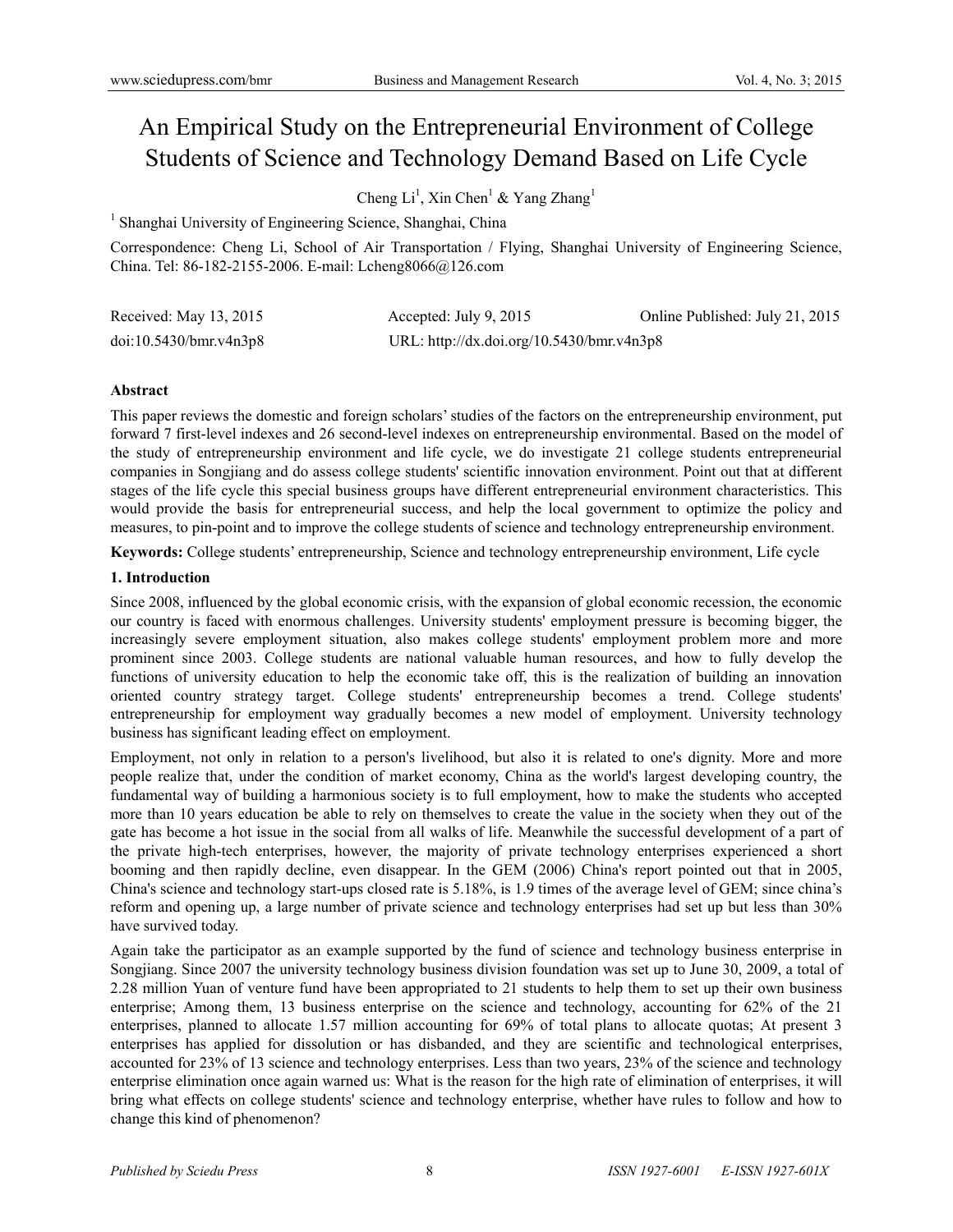Enterprise life cycle theory reveals that enterprise is as a person, and also has its own life cycle, also has its own growth and development rules. Different stages of different enterprise have different characteristics, and the adaptation and needs of the internal and external environment are not the same. According to the angle of the enterprise life cycle, this paper will explore students' science and technology entrepreneurship environment. Through the analysis and study on entrepreneurial environment in different stages of the life cycle, this paper is trying to find the rules in effect, to create more favorable entrepreneurship environment, effectively to improve the success rate of entrepreneurship of university students in science and technology, to provide a scientific basis, to be the real implementation of Central Committee and State Council putting forward the "entrepreneurial drive employment", and to make a valuable exploration to solve the employment problem of College students. The enterprise life cycle theory is an important theory of the research on enterprise management. This theory regards the development of enterprises as a simulation of the life cycle of the organism, from birth to growth, maturation and death four stages. Researchers generally believe that, with the development of the enterprise life cycle stage, enterprises only continue to change management ideas and methods accordingly, and then enterprises could be in an invincible position.

# **2. The construction of university technology entrepreneurship environment index system**

# *2.1 Review of research on entrepreneurship environment*

Starting from the essence of entrepreneurial environment, entrepreneurial environment poses several environmental elements content. Table 1 shows the numerous domestic and foreign scholars on the entrepreneurial environment elements are studied.

| Researchers       | Time | The constituent elements of entrepreneurship environment                                                                                                                                                                                                                                             |
|-------------------|------|------------------------------------------------------------------------------------------------------------------------------------------------------------------------------------------------------------------------------------------------------------------------------------------------------|
| Porter            | 1980 | Barriers to entry, The state of competition of dcurrent competitors, Alternatives to<br>threats, Buyers bargaining ability, Supplier bargaining ability                                                                                                                                              |
| Gartner           | 1995 | All the above factors, The high proportion of population in recent<br>immigrants, Large-scale urban area, Strong industrial base, The availability of<br>financial resources, Industrial specialization degree                                                                                       |
| Gnyawall Fogel    | 1994 | Innovation service environment, The policy environment, Financing<br>environment, Cultural environment                                                                                                                                                                                               |
| <b>GEM</b>        | 1999 | The financial support, The government's support, The government project<br>support, Education and training, The research and development to transfer                                                                                                                                                 |
|                   |      | Business and professional infrastructure, Barriers to entry, The physical<br>infrastructure, Cultural and social norms                                                                                                                                                                               |
| Annalee, Saxenian | 2000 | On the basis of the regional network of industrial system, Dense social<br>network, Open the talent market, Region's social and cultural atmosphere                                                                                                                                                  |
| Deborah, Markley  | 2002 | Social atmosphere, Public infrastructure, The government's support                                                                                                                                                                                                                                   |
| Joerg Baten       | 2003 | Wages, Personal wealth, policy, Industry clustering degree, Regional specialization<br>degree                                                                                                                                                                                                        |
| Renhong Zhu       | 2004 | General environment (social, political, economic, cultural, system, technology,<br>infrastructure conditions), Entrepreneurship environment (financing environment,<br>technical environment, government support, cultural and social based handouts and<br>other professional business environment) |
| Henri, Grundsten  | 2004 | The perceptual environmental elements, Rational environmental elements                                                                                                                                                                                                                               |
| Yuanyuan Guo      | 2006 | Environmental support, Economic base, Cultural support, Scientific support,<br>Service support                                                                                                                                                                                                       |
| Li Cai            | 2007 | Policies and regulations environment, technology environment, market environment                                                                                                                                                                                                                     |
| Yinan Su          | 2009 | Economic environment, Policy environment, Education and training environment,<br>Social and cultural environment, Financing environment                                                                                                                                                              |
| Xiue Zhang        | 2010 | Resources and environment, the environment of embedded elements                                                                                                                                                                                                                                      |

|  | Table 1. Elements of entrepreneurship environment |  |  |  |  |
|--|---------------------------------------------------|--|--|--|--|
|  |                                                   |  |  |  |  |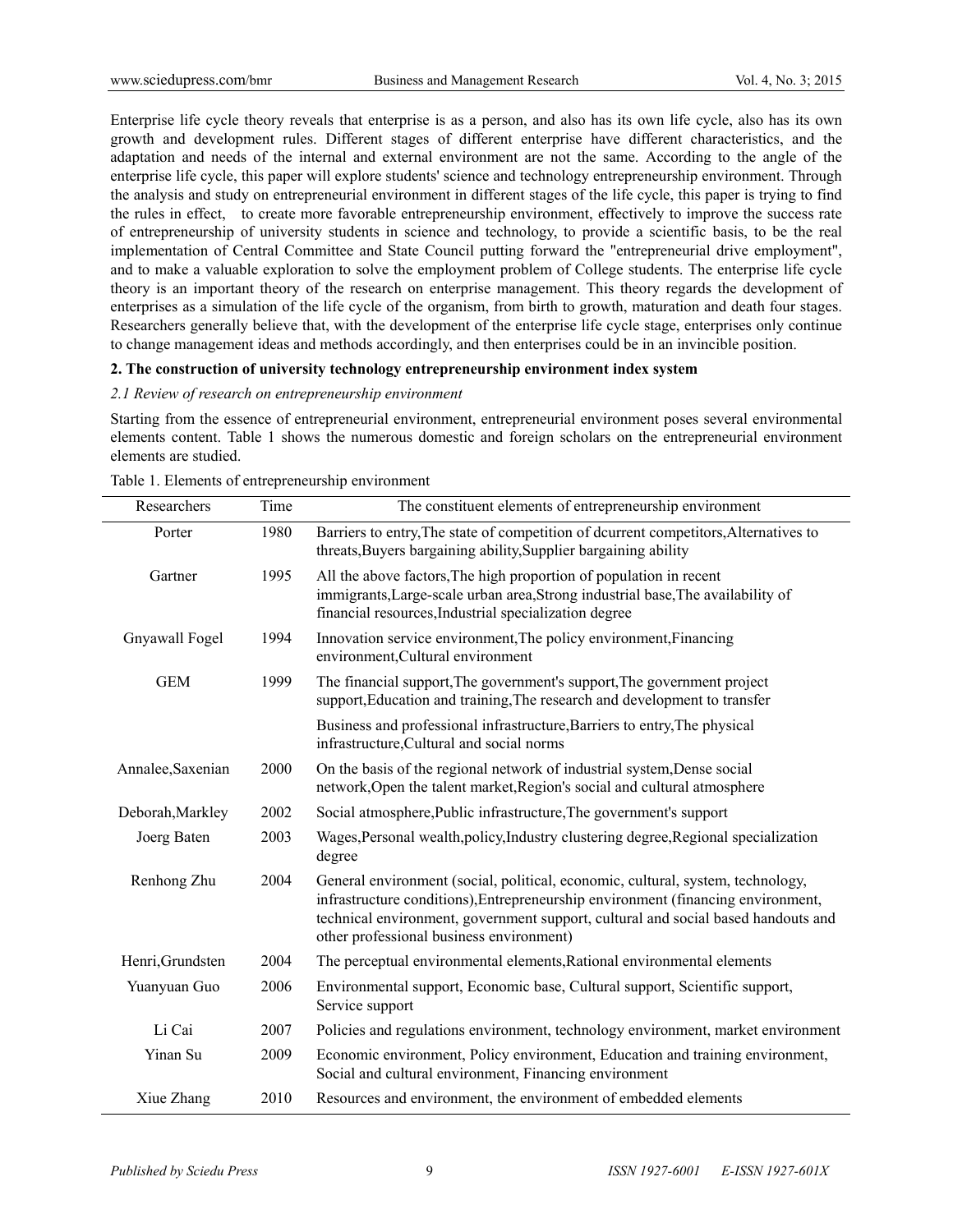Table 1 reflects both at home and abroad the elements of entrepreneurial environment has a variety of categories, but on the whole, the entrepreneurial environment subject is structured by political (government policy), economic, financing, social and cultural macro environment and industry environment.

*2.2 Construction of university technology entrepreneurship environment index system* 

## 2.2.1 Principle

# (1) Scientific

Selecting any index would have its own theoretical basis. Based on the reference of foreign index of GEM, combined with the characteristics and forms of university technology business, the basic situation of business life cycle, this paper has chosen index system construction, In line with the characteristics of university technology business environment, so the index selection absolutely has some scientific effect.

## (2) Measurable

Foreign index system is very comprehensive, and is a very good research framework. It is worth learning from domestic scholars. But some indicators are poor, and can not accurately evaluate the entrepreneurial environment. Therefore, in this paper, we consider the index of the measurement, the selection of indicators generally can be obtained from the statistical yearbook.

## (3) Comparable

Any college students of science and technology index of entrepreneurship environment do not exist independently, and there are connections between each other. The purpose of this study is to compare entrepreneurship environments, to provide advice as the references for college students of science and technology business and to provide theoretical basis for government to optimize the entrepreneurial environment.

## (4) Hierarchical

The entrepreneurship environment is a complex system. It can be divided into several subsystems, and because the index system is mainly to provide information for decision making at all levels of government, and the government at all levels of control and management can solve the business problems. Therefore, the advantages and disadvantages of the entrepreneurship environment should be measured at different levels, and it can be operated with the best possible.

# (5) Comprehensive

Various factors can reflect the influence on the entrepreneurial activity, but if the indicators cannot be quantified or the data is difficult to be obtained, the index should not be included in the index system.

# 2.2.2 Construction of index system of entrepreneurial environment

Student entrepreneurs have the higher educational level, strong innovation consciousness, but they are insufficient, lack of market competition consciousness, poor risk tolerance, poor entrepreneurial stability, relevantly lack of funds and policy support. Also science and technology enterprises have some characteristics, for example, high investment, high risk, high income, high-tech and high-growth. Therefore, the research on college students' science and technology entrepreneurship environment is different comparing with the general business environment, science and technology entrepreneurship of the college students must be based on such elements as the government's policy, economic, culture of a certain society and also need pay more attention to talents, market, the financing factors, etc. Specific descriptions are as follows (as shown in Table 2):

# (1) Location environment

A good entrepreneurship environment must have the perfect infrastructure. Traffic facilities and natural resources are important. Improving communication facilities is conducive to quickly grasp the market information, adapt to market changes. All including convenient traffic are the ensurances of success. Therefore, a good business environment must have perfect transportation, abundant natural resources. This article selects two indicators which are the convenient traffic and abundant natural resources.

#### (2) Economic environment

Any business is in support of a certain economic basis, without good economic environment of entrepreneurial activity the business must fail. The economic environment of a country refers to the economic development level of the economic system and the economic development level and the economic trend of the future, etc. In this paper, the economic environment is mainly the economic development of the city, mainly refers to three industrial structures,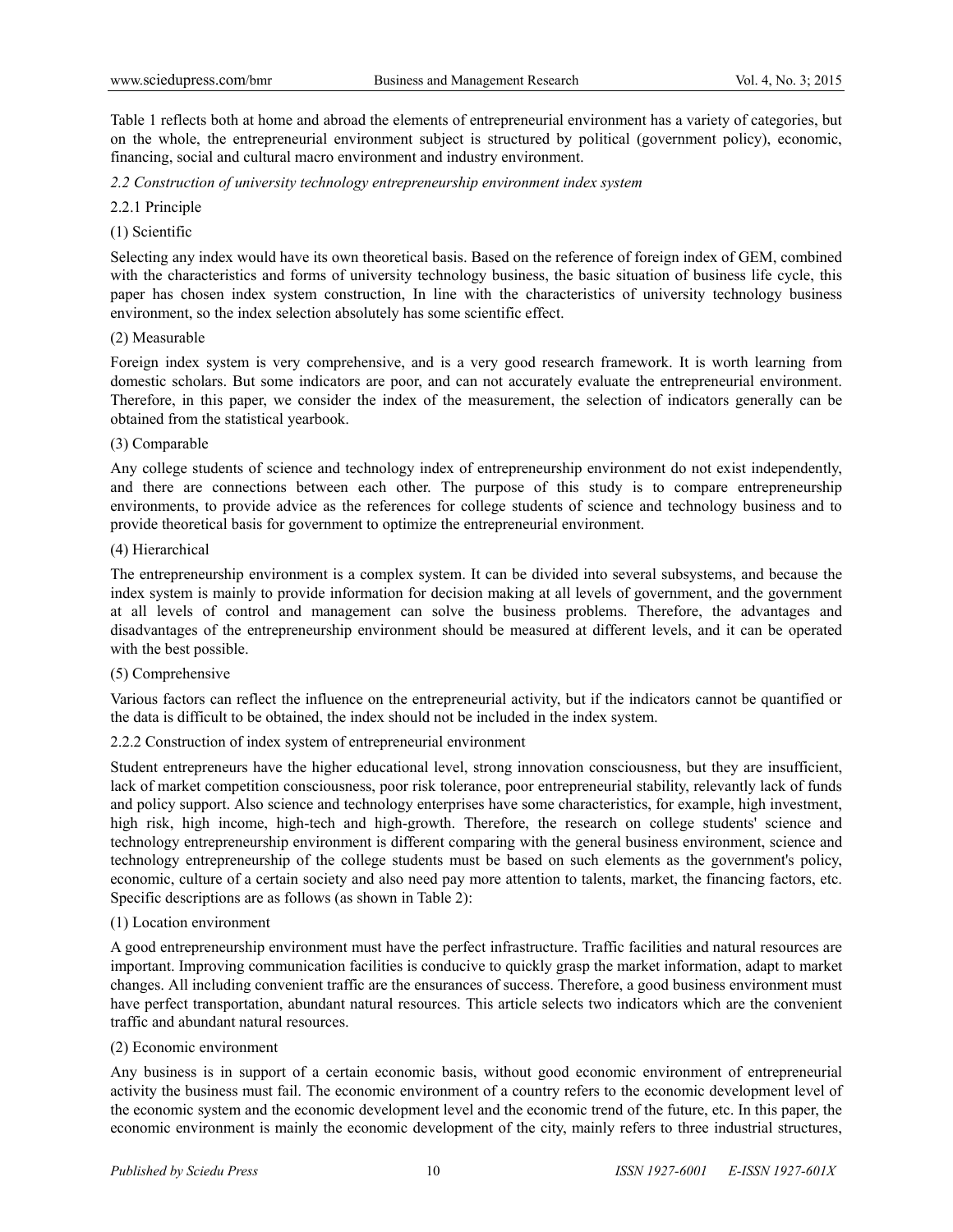GDP, above scale industrial added value and total imports and exports, etc.

# (3) Policy environment

In the market economy, the role of the government is not to play the game, but to make the judges, to determine the rules of the game and the implementation of economic policies. The political environment directly influences the enthusiasm of people, and it is the premise and foundation of the business environment, but also the catalyst for the occurrence of entrepreneurial activity. It can attract entrepreneurial talent variable factors through a place on their own efforts to create. The promotion of this index has a very important role in the optimization of the entrepreneurial environment. Combined with the actual situation, the evaluation index of political has three factors which are determined for Administrative office efficiency, the Entrepreneur Award (preferential) policy and entrepreneurship policy consummation degree.

| first-level<br>indexes   | second-level indexes                    | first-level<br>indexes    | second-level indexes                                 |  |
|--------------------------|-----------------------------------------|---------------------------|------------------------------------------------------|--|
| Location                 | natural resources                       |                           | market size                                          |  |
| environment              | traffic                                 | Marketing<br>environment  | market competition rate                              |  |
|                          | three industrial structure              |                           | market concentration rate                            |  |
| Economic                 | <b>GDP</b>                              |                           | number of universities                               |  |
| environment              | above scale industrial added value      | Science and               | R&D funds                                            |  |
| Policy                   | total imports and exports               |                           | conversion rate                                      |  |
|                          | Administrative office efficiency        | technology<br>environment | operating status                                     |  |
|                          | <b>Entrepreneur Award policy</b>        |                           | concentration rate                                   |  |
| environment              | policy consummation degree              |                           | degree of industrial linkage                         |  |
|                          | degree of diversification of investment |                           | talent incentive measures                            |  |
| Financing<br>environment | policy orientation                      | Talent                    | degree of perfection of the talent                   |  |
|                          | risk investment development             | environment               | flow efficiency                                      |  |
|                          | guarantee system                        |                           | Scale of the professional and<br>technical personnel |  |

Table 2. Index system of entrepreneurship environment

(4) Financing environment

For the new enterprise, GEM hold that the source of the capital mainly has three ways: private equity capital, capital financing, second-board market financing. In this article, we regard the degree of diversification of investment, the policy orientation of the college students' science and technology business enterprise, risk investment development status and the guarantee system construction as secondary indicators.

# (5) Marketing environment

Market environment analysis includes demand analysis. Every company has to consider their own products can be accepted by the customer. It also means that the customer whether have such needs, and also need to know how much demand. A company can sell out to make profit in high demand situation.

# (6) Science and technology environment

Science and technology is the first productivity. The technological development of the related industries also has a certain degree of influence on the occurrence of entrepreneurial activity in related fields. Here, we mainly analyse technology environment influence on high-tech entrepreneurial activity, because the entrepreneurial process also need a good technical environment to support. We select number of universities and research institutes, R&D funds, the conversion rate of scientific and technological achievements, the operating status of the technology market, the concentration of technology industry, the degree of industrial linkage as secondary indexes.

# (7) Talent environment

Talent environment is mainly to meet the needs of the people and the labor force. It includes several aspects, such as the talent incentive measures, the degree of perfection of the talent market, talent flow efficiency and the scale of the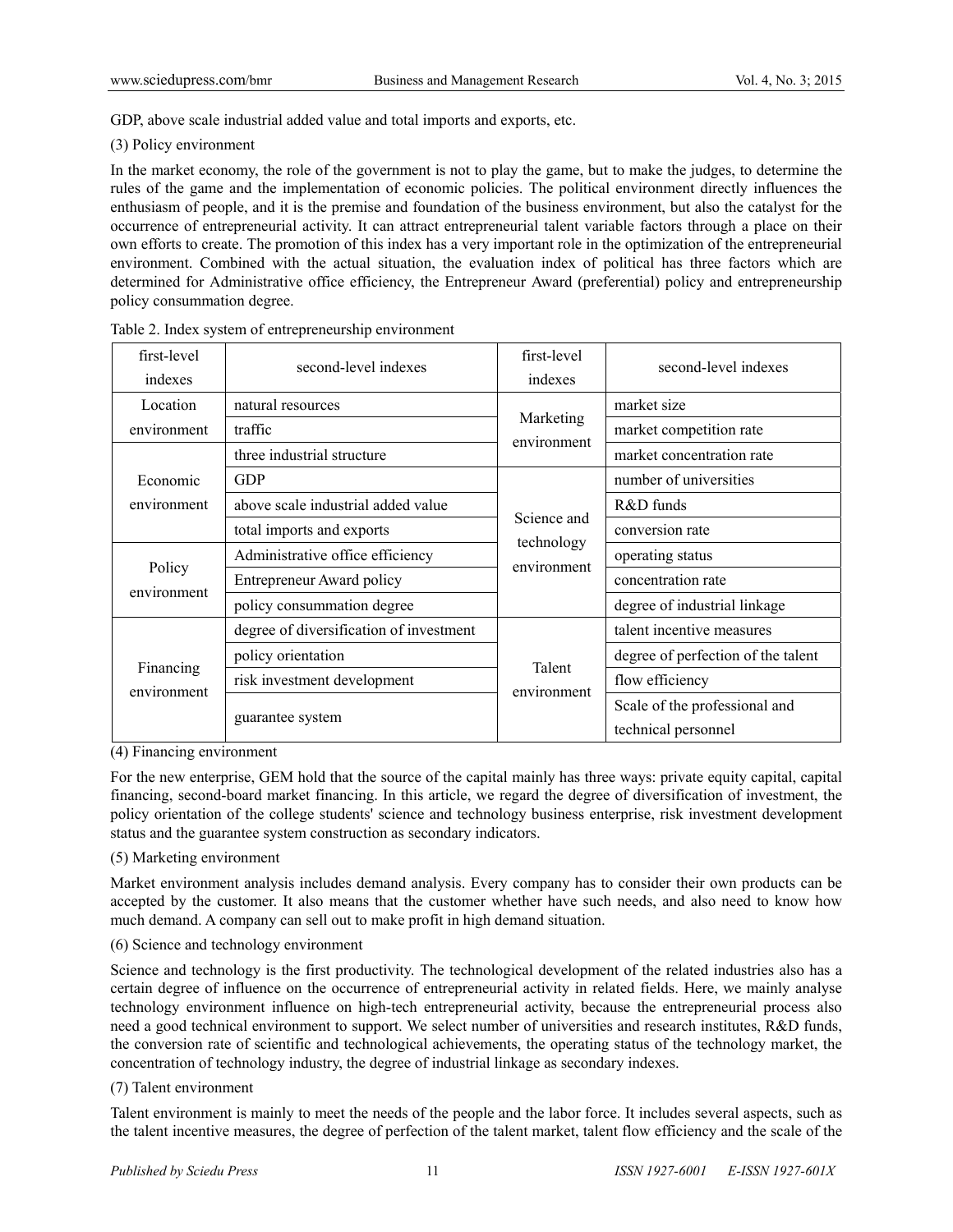professional.

# **3. Model construction and empirical study**

## *3.1 Research framework*

## (1) Modelling and parameter description

Science and technology enterprises in different stages of the life cycle have different characteristics. According to Table 2, seven environmental factors constitute the content of college Students' scientific and technological entrepreneurship environment. Because in different life cycle stages, university technology enterprises face the different venture, so in theory, in different life cycle stages, university technology enterprise need different technology entrepreneurial environment to support. In view of this, this paper proposes environmental research model of entrepreneurship based on life cycle:

$$
Y = aX + bY + cZ + d \tag{1}
$$

X: university technology business environment variables;

Y: university technology business life cycle (seed stage, venture creation period, development period, the mature period), Combined with the actual situation of College Students' scientific and technological entrepreneurship development in songjiang, at present most of the scientific and technological enterprises have not yet entered the mature stage. Therefore, in our study, research focus in three stages: seed stage, the creation and evelopment period.

Z: shows that the technological entrepreneurship of college students is influenced by the entrepreneurial environment and the life cycle.

a: environment factor, determined by the overall status of the science and technology entrepreneurial environment;

b: coefficient of technology entrepreneurs' life cycle;

c: coefficient of business life cycle and business environment under the combined actions;

d: auxiliary constant.

(2) Characteristics and innovation of the model

In different life cycle stages, college students' scientific and technological entrepreneurship needs different entrepreneurial environment, and the same business environment plays different roles in different life cycle stages.

Positive correlation exists among college students' entrepreneurship, entrepreneurial environment and entrepreneurial life cycle. On the premise of keeping the internal factors, the success rate of college students' success is improved by the specific technology and the environment.

This special group of entrepreneurs need different environment in different life cycle stage, which is the first analysis.This paper reveals the effective macro-control will be a strong impetus to the scientific and technological entrepreneurship of College students.

# *3.2 Empirical study*

# (1) Environmental factor design and selection

From the above we can know, College students innovation environment consists of seven elements. In different life cycle stages, enterprises are facing policy, marketing, financing and talent environment. But in a short time location environment factors and economic environment factors will not change along with the policy adjustment. Thus, in the empirical stage, this paper just selects policy, financing, marketing, science and technology and talent these five elements. Because in different stages of life cycle, these five kinds of environment factors have more stronger influence on college students innovation enterprises, and in the process of entrepreneurship, these five environmental factors have directly relationship to various risks that college students innovation enterprises will facing.

## (2) Sample design and selection

Based on the theoretical model design above, we investigated college students' scientific and technological enterprises in different stages of the life cycle, used the methods combine with questionnaire survey, interviewed and telephoned interviews, we acknowledged about 21 college students' scientific and technological enterprises. The basic situation of 21 college students' scientific and technological enterprises is shown in Table 3:

(3) Study on the relationship between college students' entrepreneurial environment and life cycle

In order to determine the university technology business enterprise in the different stages of business life cycle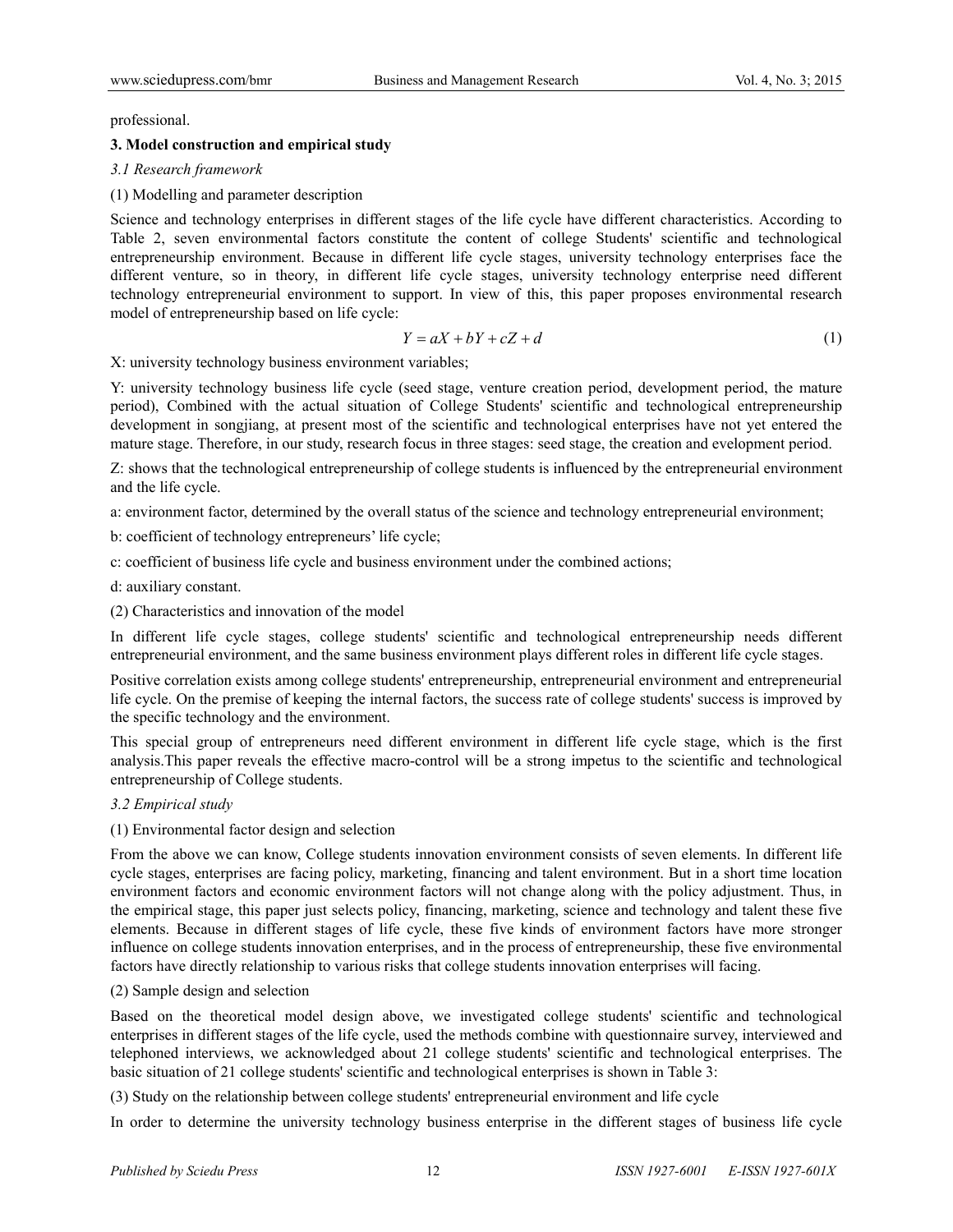whether there are different needs or not, this paper uses discriminant analysis method to analysis the 21 enterprises participated in the survey.

| Years of Enterprises set up | Number of samples | life cycle        |
|-----------------------------|-------------------|-------------------|
| preparatory period          | five              | seed stage        |
| within 1 years              | S1X               | creation stage    |
| $1 - 3$ years               | five              | creation stage    |
| 3-5 years                   | five              | development stage |

Table 3. Basic situation of students in scientific and technological enterprises

In the 20 second-level indexes, because "flow efficiency"and "scale of Professional and technical personnel" do not have significant characteristics, so they are eliminated in the process of operation, this has reflected that the 2 elements of the talent environment have no significant affections to the 21 enterprises in the different life cycle stages.The remaining 18 variables are composed of 2 canonical discriminant functions. The first function is 59.6%, and the contribution of the second is 40.4 %. (as shown in Table 4)

Table 4. Eigenvalues

| Function                                                                  | Eigenvalues           | % of Variance |      | Cumulative % Canonical Correlation |  |  |
|---------------------------------------------------------------------------|-----------------------|---------------|------|------------------------------------|--|--|
|                                                                           | $61.525^a$            | 59.6          | 59.6 | .992                               |  |  |
|                                                                           | $41.649$ <sup>a</sup> | 40.4          | 100  | .988                               |  |  |
| First 2 canonical discriminant functions were used in the analysis.<br>a. |                       |               |      |                                    |  |  |

The 2 discriminant equations, which are composed of 18 environmental factor variables. We re-cluster 21 enterprises, and enterprises will 100% be divided into its original class. Therefor, 2 discriminant equations calculated by SPSS have a strong representative, and it is not difficult to find (as shown in Table 5):

Table 5. Standardized Canonical Discriminant Function Coefficients

|                                    | Function |                |
|------------------------------------|----------|----------------|
|                                    | 1        | $\overline{2}$ |
| Administrative office efficiency   | 7.160    | 16.284         |
| <b>Entrepreneur Award policy</b>   | 1.659    | $-944$         |
| policy consummation degree         | $-1.770$ | .542           |
| diversification of investment      | 5.235    | .557           |
| policy orientation                 | $-7.033$ | $-8.988$       |
| risk investment development        | 1.571    | $-2.444$       |
| guarantee system                   | 4.112    | 12.754         |
| market size                        | $-.475$  | $-1.034$       |
| market competition rate            | 2.114    | 2.356          |
| market concentration rate          | $-9.581$ | $-3.781$       |
| number of universities             | $-1.324$ | $-2.669$       |
| R&D funds                          | 6.284    | 16.864         |
| conversion rate                    | $-9.900$ | $-14.216$      |
| operating status                   | $-2.250$ | $-6.254$       |
| concentration rate                 | 3.279    | 8.221          |
| degree of industrial linkage       | $-6.138$ | $-15.619$      |
| talent incentive measures          | 6.577    | 11.430         |
| degree of perfection of the talent | 6.405    | 13.725         |

(1) The enterprises in the stage of development are more concerned with the development of the enterprise itself related to financing, marketing, talent, science and technology environment, while in government policy, the enterprise think that administrative office efficiency influent its enterprise development greatly.

(2) The enterprises in the stage of creation believe that the main factors are policy consummation degree, entrepreneur award policy, risk investment development, market size, the number of universities and market competition rate. The enterprises pay less attention to the talent environment factors. Study shows that the enterprises